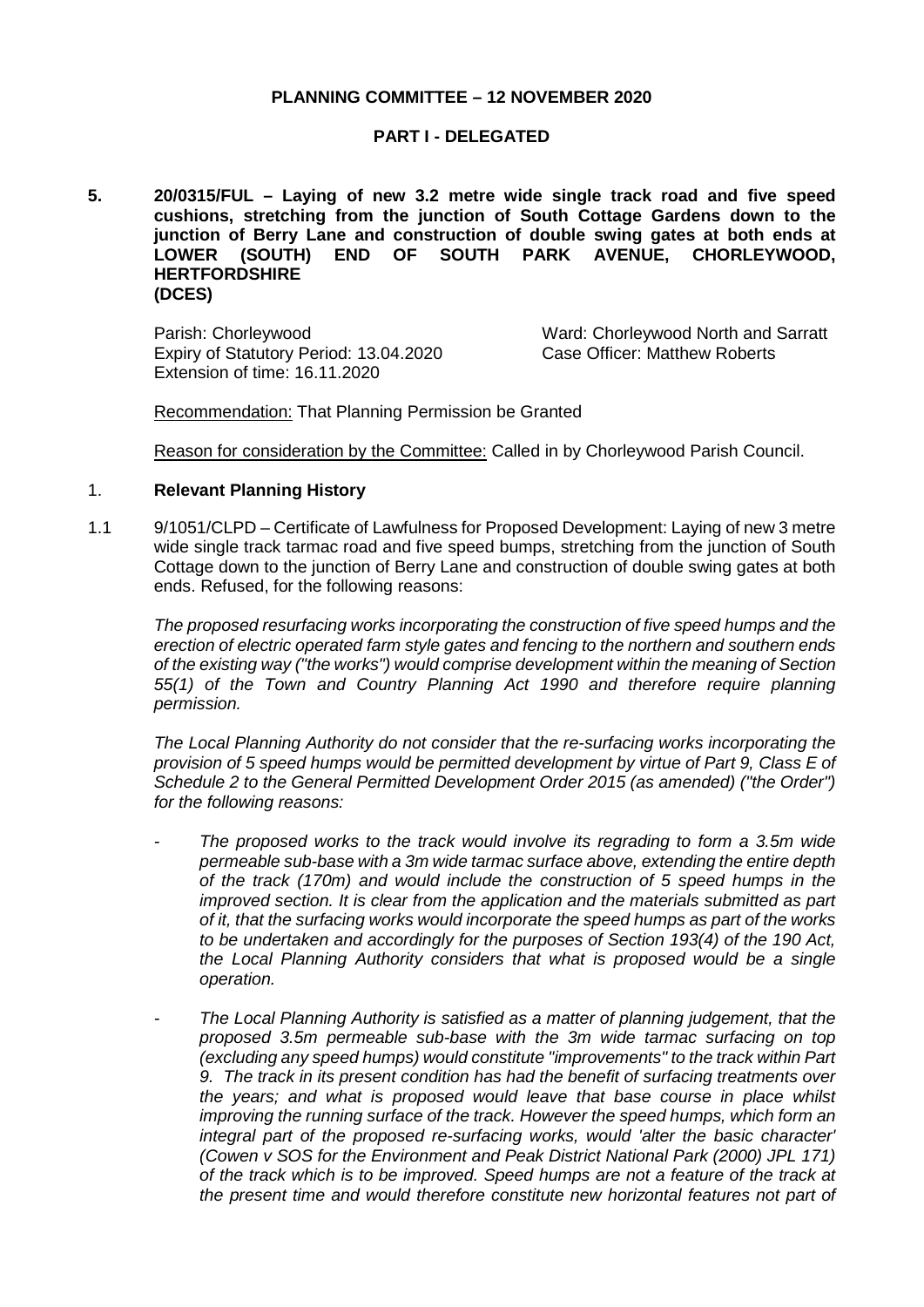*the track that is sought to be improved. They would constitute the introduction of something new and different, namely, obstructions in what is at present an unobstructed track. The speed humps are not required to maintain or improve the track but would constitute obstructions to the free flow of traffic over the track placed to restrict traffic speeds that the improved surface would otherwise facilitate. Furthermore the construction of 5 speed humps along the length of the 170m track would constitute features that would alter its basic character as a track.*

*The Local Planning Authority do not consider that the proposed erection of electric operated farm style gates and fencing to the northern and southern ends of the existing way would be permitted development by virtue of Part 2, Class A to schedule 2 of the Order as they would not form a 'means of enclosure'. The gates would form a barrier to vehicular users of the track which, would be their principal purpose. While they would prevent free access to the track, they would not form any part of an enclosure of the 170m track; it would remain open to the several residences and, in part, the adjoining woodland along its length. It is the opinion of the local planning authority that, as a matter of fact and degree, neither of the two proposed gates would perform an enclosing function for the purposes of Part 2, Class A. They would not form part of an enclosure of the track.*

*The Local Planning Authority do not consider that any other parts of the Order are relevant to the determination of this application.*

# 2 **Description of Application Site**

- 2.1 The application site includes a narrow unmade road known as South Park Avenue located between Berry Lane to the south and the junction of South Cottage Gardens and South Park Avenue to the north.
- 2.2 The road runs for approximately 170m and ranges in width but is predominately 3.2m wide. The application site does not include the northern section of South Park Avenue which is tarmacked and extends from South Cottage Gardens.
- 2.3 The road provides unrestricted access to 6 detached dwellings and is predominately enclosed by protected woodland (TPO 199 / TPO749) to the east which falls under the ownership of Highways England. On the western side of the track all trees are protected by TPO76.
- 2.4 Two signs exist close to the junction with Berry Lane which state 'private road, access only'.

# 3 **Description of Proposed Development**

- 3.1 This application seeks planning permission for the laying of a new 3.2 metre wide single track road and five speed cushions, stretching from the junction of South Cottage Gardens down to the junction of Berry Lane and the construction of double swing gates at both ends.
- 3.1 The re-surfacing element of the proposal will involve the deposit of hard-core materials within the pot holes/existing uneven surface of the track to form a flat surface. A number of strategic boreholes will then be inserted within the road to assist with drainage. Once completed, porous asphalt will be laid across the entire road at a depth of 100mm. The existing alignment and gradient of the road would not be materially altered with any resurfacing works following the existing route. Top soil would also be laid along the entire edge of the road which would then be seeded.
- 3.2 Along the length of the newly surfaced road there will be five speed cushions relatively evenly spaced from Berry Lane up to the junction with South Park Avenue which extends from South Cottage Gardens. Each speed cushion would measure 0.75m high, 2.5m in width and 2m in depth.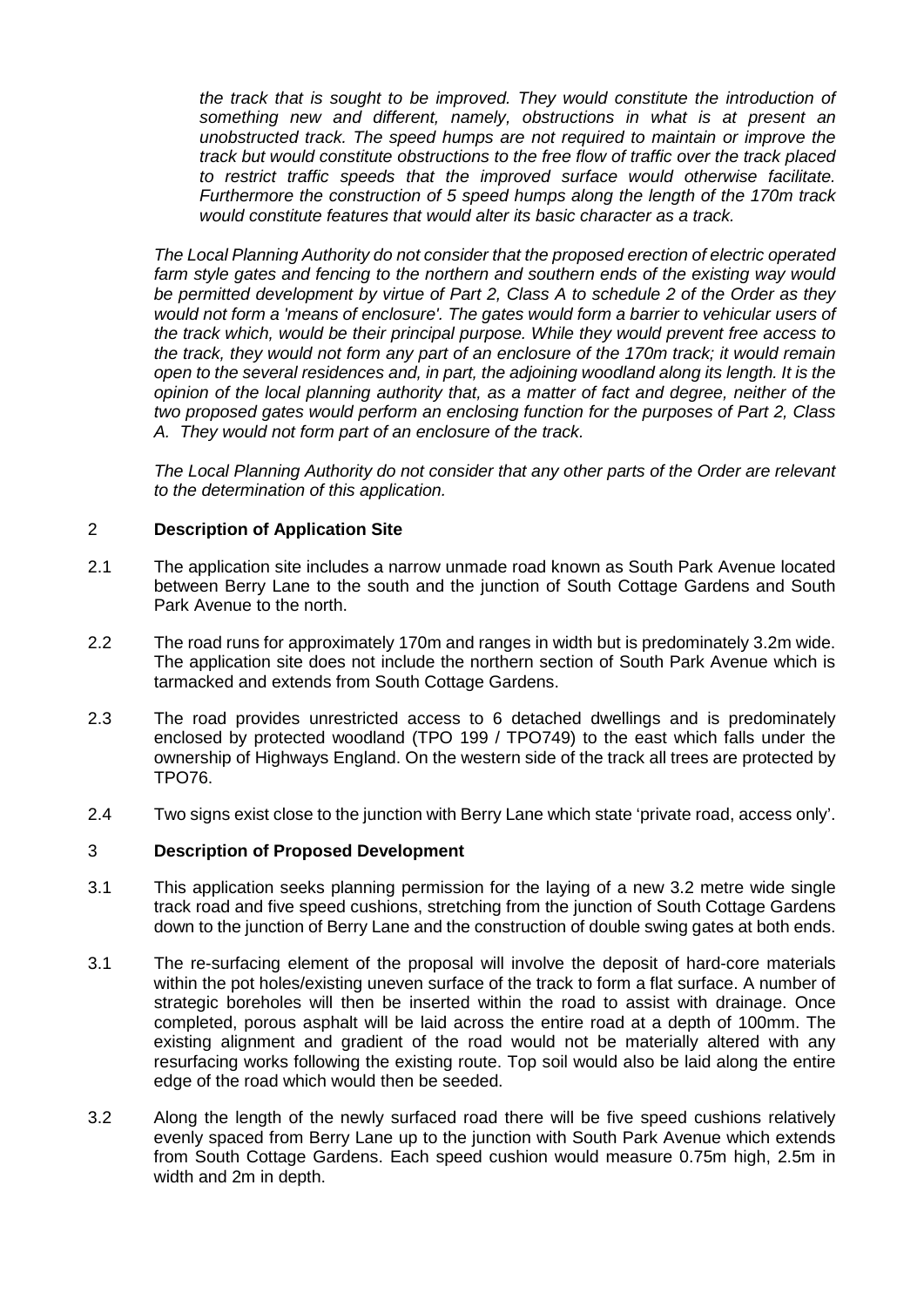- 3.3 The proposed southern gate would comprise of a double, five bar, farm style inward opening swing gate set back from Berry Lane by 11m. The gate would measure 1m in height and would be 4m in width with the associated posts amounting to a further 0.4m, bringing the total width to 4.4m. In order to erect the southern gate a small degree of excavation within the road will need to take place to ensure that the inward opening gates can adequately open as currently there is a gradient, rising from Berry Lane. A 2.5m wide passing place for cyclists and pedestrians would exist between the gate and adjacent boundary whilst a log would be placed on the ground to the east to prevent any circumnavigation by vehicles.
- 3.4 The proposed northern gate would be of an identical design to the southern gate, set back from the road junction between South Park Avenue and South Cottage Gardens by 7m. It would measure 1m in height and 4.4m in its total width. A passing place for cyclists and pedestrians of 1.5m in width would be provided between the gate and the boundary with Homewood House.
- 3.5 Both gates would be powered by underground cables and would open automatically (approx. 16 secs) triggered by sensors to provide unrestricted access at all times. In the event of a power failure the gates will open automatically and they would have a battery back-up system in place. The gates would be painted in an Antique Walnut colour (dark brown).
- 3.6 The proposal would also include white road markings on the speed cushions and at stopping points on the road.
- 3.7 A number of non-illumined signs (wait at gate information sign, 20 mph zone notification sign and 20 mph zone ends sign) are also proposed (each approx. 400mm x 300mm); however all signs would be subject to a separate Advertisement Consent Application. An informative has been suggested.
- 3.8 During the application process the original plans were amended to provide a permeable surface (rather than tarmac) and speed humps were altered to speed cushions.
- 3.9 On the basis that the ownership of the road is unclear, the applicant signed Certificate D on the Application Form which sets out the reasonable steps undertaken to ascertain the land owner of the application site. This includes the requirement to place a notice of the application in the Watford Observer prior to this submission. Evidence of the advert has been submitted with the application and the Local Planning Authority (LPA) is content that the requirements of Certificate D have been met.

# **4 Consultation**

# **4.1 Statutory Consultation**

### 4.1.1 Chorleywood Parish Council: [Objection]

*"The Committee wish to CALL IN this application on the following grounds:-*

*One of our Councillors is a resident of South Park Avenue.* 

*The Committee had no problem with re surfacing the road. The Committee had concerns with the necessity\* (sic) of the gates.*

*Request that the gates are well set back to ensure traffic is not queuing to gain entrance.*

*The Committee had Concerns with the speed humps on South Park Avenue as there is no footpath for pedestrians and can be seen as a trip hazard. Where this occurs elsewhere the speed humps are two small separate humps set in the road so that pedestrians can walk between or around them. This would work in South Park Ave."*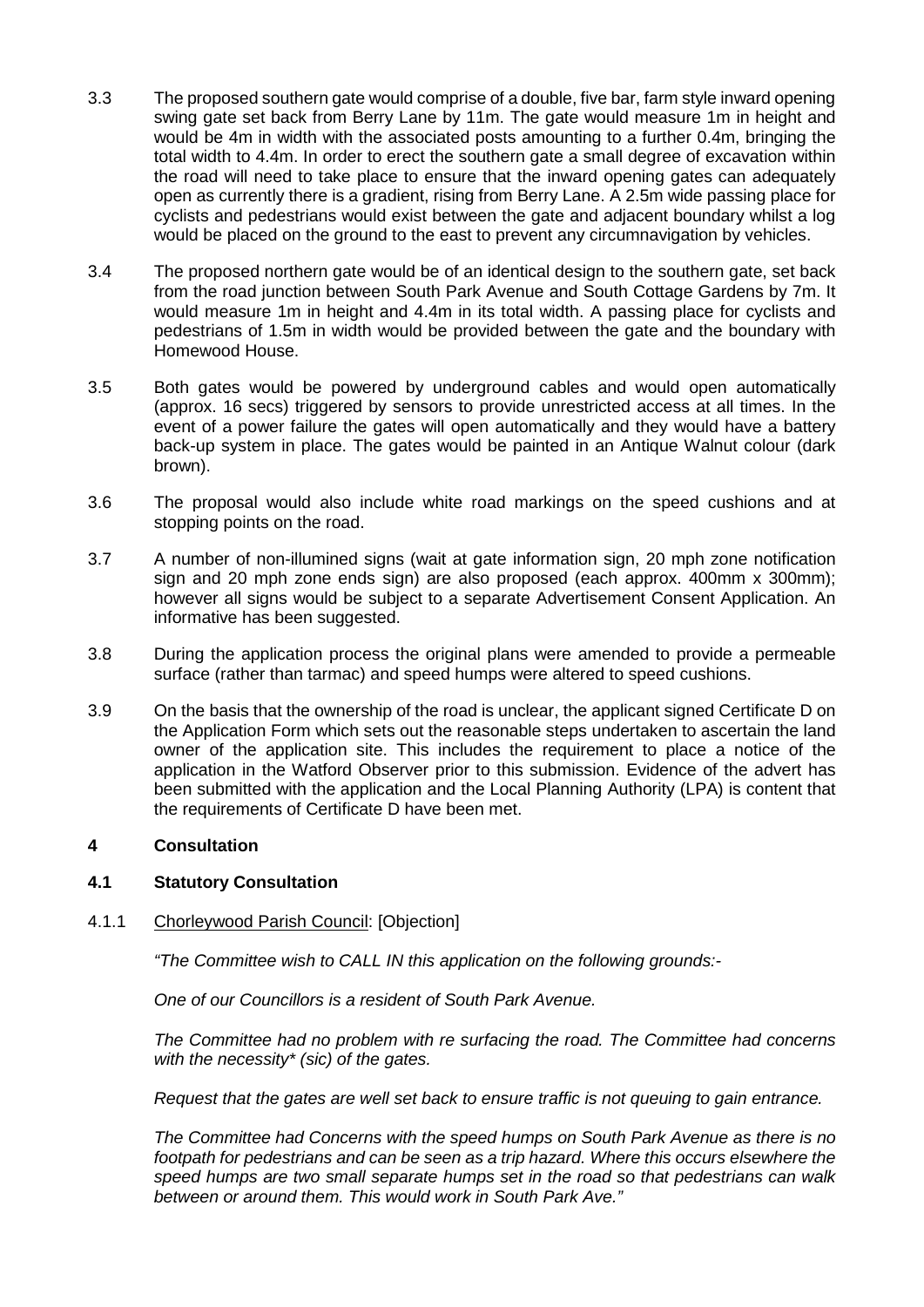**Officer comment:** It should be noted that the gates are set back significantly from both Berry Lane and the junction between South Cottage Gardens and South Park Avenue. Further, the speed humps have been altered to speed cushions and space will be retained to enable pedestrians and cyclists to avoid both sets of gates to enable unrestricted access to the road.

# 4.1.2 Hertfordshire County Council – Highway Authority: [No objections, condition recommended]

*"The proposal comprises of the laying of a track tarmac road, speed humps and vehicular entrance gates at the lower end of South Park Avenue, Chorleywood. South Park Avenue is a private road and not maintainable at public expense. The nearest highways maintainable at public expense are Berry Lane to the south and South Cottage Gardens to the north-west, both of which are unclassified local access roads and subject to a speed limit of 30mph.*

# *Access and Rights of Way:*

*The stretch of South Park Avenue subject to the planning application provides frontage access to six dwellings. The road joins with the remainder of South Park Avenue and South Cottage Gardens at its northern end. There is a claimed / pending Byway Open to All Traffic (BOAT) application (ref. 3R/103/MOD) along the length of South Park Avenue including the stretch that is the subject of this planning application. Hertfordshire County Council's (HCC) Rights of Way service have provided a response to Three Rivers District Council confirming that there is an application for a BOAT along this section of road.*

*Additional details have been submitted in relation to the proposed gate and access design (submitted drawings Proposed Southern Access and Proposed Northern Access). HCC as Highway Authority would not have any objection to the upgrading of the surface of the private road to improve access for vehicles, cyclists and pedestrians, which is in a very poor condition at present. Following consideration of the submitted gate details which open inwards and are automatic opening, the arrangements would be considered to be acceptable by HCC as Highway Authority. Furthermore a space would be retained on either side of the proposed gates for pedestrian and cyclist access.* 

*A couple of points of for consideration:*

*1. HCC as Highway Authority would recommend that the pending BOAT application be concluded prior to any formal planning decision. However if this is not possible the applicant would need to be aware that any provisions may need to be altered and/or removed at the cost of the applicant, dependent on the outcome of that application.*

*2. Speed cushions would need to be designed and provided in accordance with Local Transport Note 1/07 – Traffic Calming (Department of Transport, 2007).*

*3. A Construction Management Plan would be required to be submitted and approved if the proposals are granted planning permission.*

### Recommended condition:

### *1. Construction Management*

*No development shall commence until a Construction Management Plan (or Construction Method Statement) has been submitted to and approved in writing by the Local Planning Authority. Thereafter the construction of the development shall only be carried out in accordance with the approved Plan. The Construction Management Plan shall include details of:*

*a. Access arrangements to the site;*

*b. Any traffic management requirements*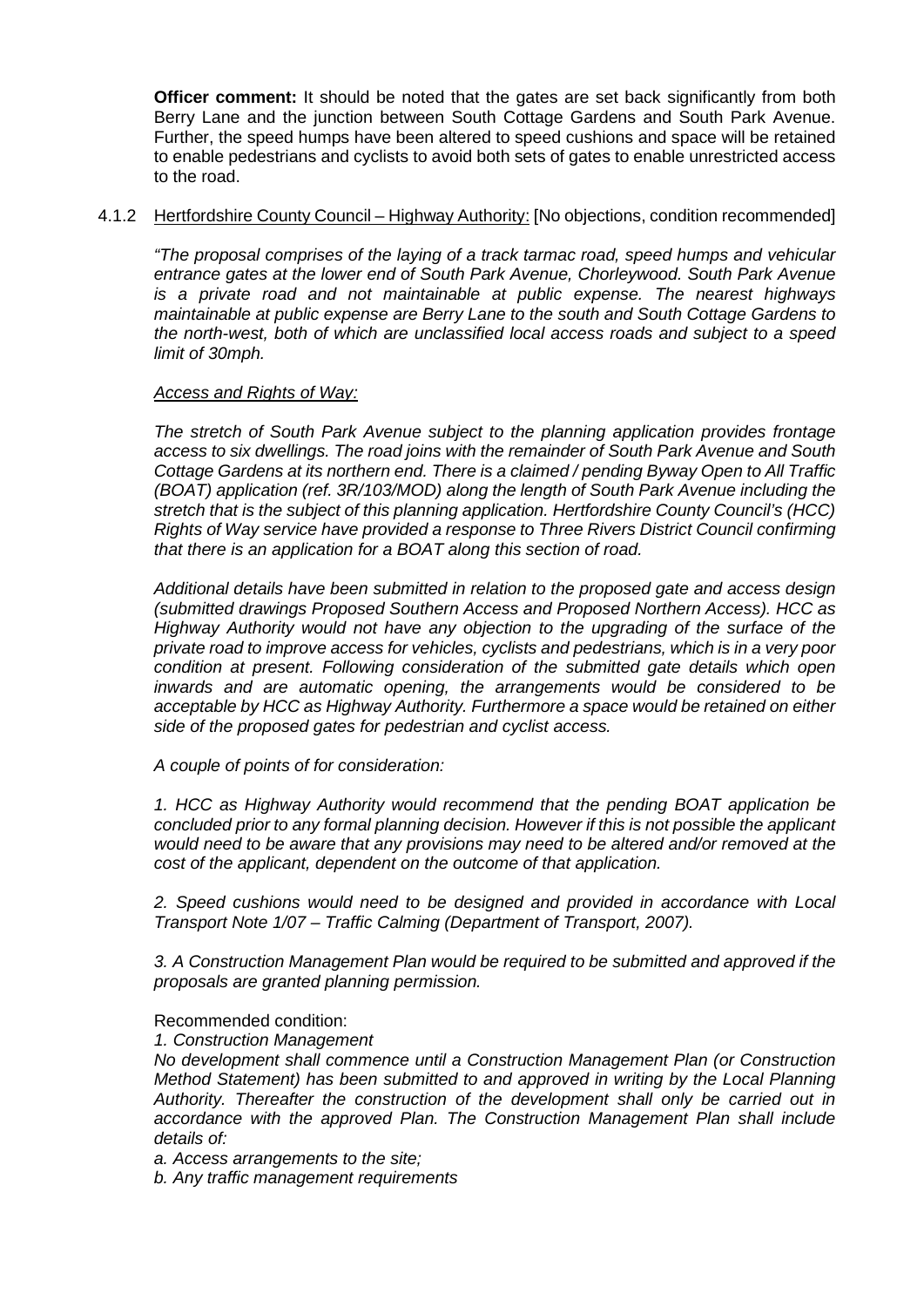*c. Construction and storage compounds (including areas designated for car parking, loading / unloading and turning areas);*

*d. Siting and details of wheel washing facilities;*

*e. Timing of construction activities*

### *Reason: In order to protect highway safety and the amenity of other users of the public highway and rights of way in accordance with Policies 5, 12, 17 and 22 of Hertfordshire's Local Transport Plan (adopted 2018)."*

**Officer comment:** The pending BOAT application is acknowledged; however, it would be unreasonable to withhold the grant of planning permission until that application has been concluded which could be some time in the future. The grant of planning permissions would not override the requirement to comply with other legislation and the applicant is fully aware that the gates *may* have to be altered/removed at a later date, subject to the decision of Herts County Council. Internal legal advice was also sought on this point.

# 4.1.3 Hertfordshire County Council - Fire Protection: [Advice provided]

*"Regarding the above application we make the following comments:-*

### *1. Road widths.*

*The application indicates that the proposed re-tarmacked road is to a width of 3 metres. Approved Document B would normally require minimum of 3.7 metres for roadways and 3.1 metres for gateways. The current road surface is in poor state of repair and access width is restricted, so a re-tarmacked road may be an improvement for fire service access, however, we would strongly recommend that 3.1 metres should be the absolute minimum available width for this road, preferably 3.7 metres. This would include overhead obstructions such as tree branches up to a clearance height of approximately 3.3 metres. The new road surface substructure should ideally be capable of withstanding the weight of Hertfordshire Fire and Rescue Service pumping appliances which is currently 19 tonnes.*

### *2. Security Gates.*

*The proposed gates at the North and South ends of South Park Avenue appear to provide adequate opening width at approximately 3.95 metres clear opening width. However any form of gate will inevitably cause delay in fire pumping appliances attending emergency incidents to any premises on this lane. Should the gates be installed they should be capable of being quickly and easily opened manually by fire service personnel in the event of a failure of the automatic opening system. In addition the automatic opening system should have minimum delay between sensing a vehicle and attaining a fully open position. Any gates installed should be positioned far enough away from road junctions so as not to compromise the turning arc of a pumping appliance turning into the lane from either direction.*

### *3. Speed reduction measures.*

*The status of this lane may not require adherence to The Highways (Road Humps) Regulations 1999. However we are of the opinion that these regulations were put in place to minimise the risk of injury to persons and damage to vehicles, including pedestrians and emergency vehicles and emergency personnel. If applied in this instance, these regulations specify minimum 25mm and maximum 100mm heights for such devices. Our preference would be for the minimum height to reduce risk of injury to emergency personnel and risk of damage to emergency vehicles. The applicant my wish to consider speed cushions which unlike speed humps can fit between the wheel width of larger heavy goods vehicles but will still act as an effective speed reduction measure for cars.*

### *4. Fire Service Access Summary.*

*South Park Avenue is currently in a poor state of repair and given its condition may cause delays in emergency vehicles attending incidents at the various domestic premises sited off*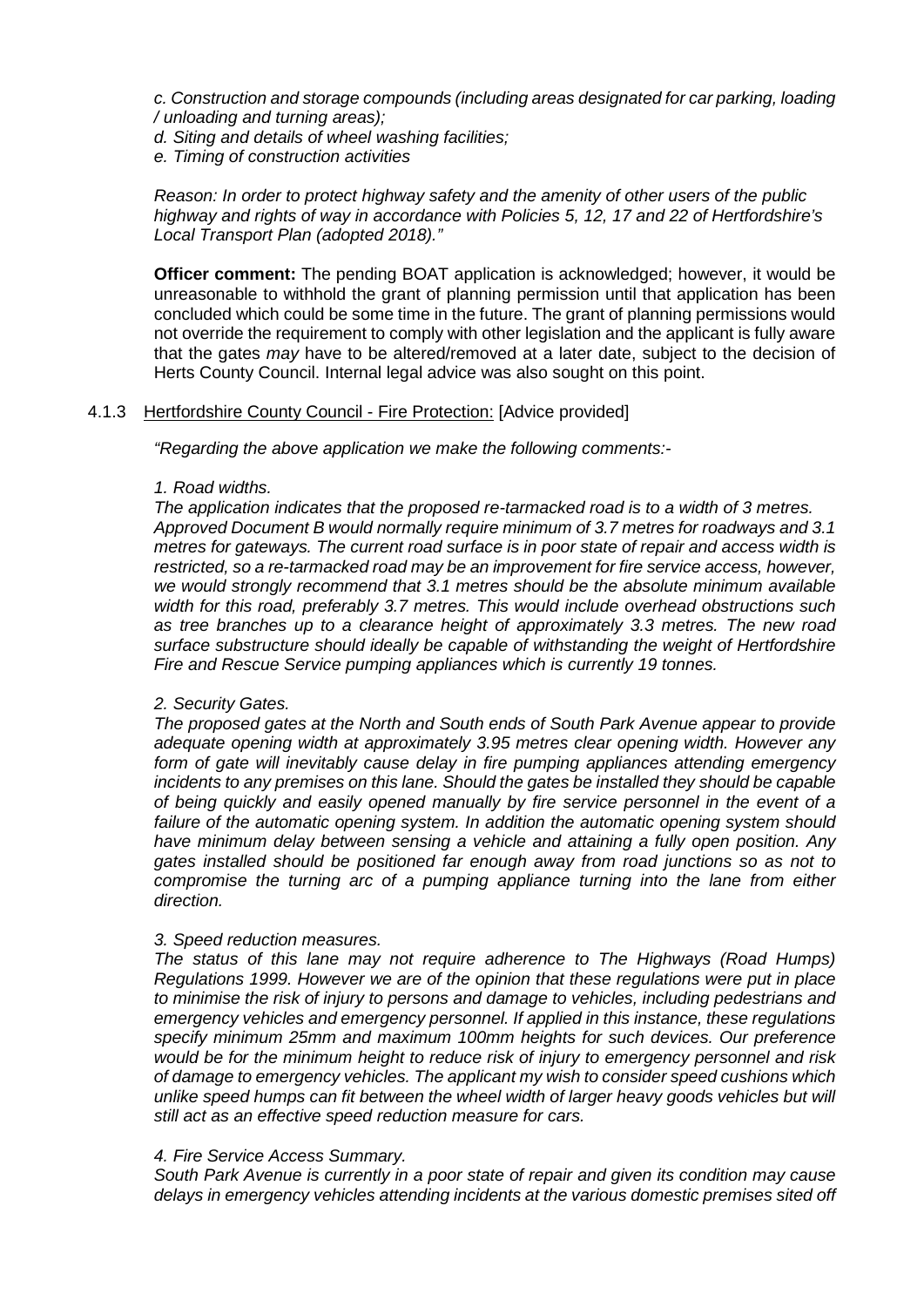*this lane. The current condition of the lane could also result in damage to emergency vehicles and potential injury to emergency personnel. Consequently any works to improve and widen the road surface we would welcome. The additional proposed measures including speed humps and security gates may delay emergency vehicle intervention."*

**Officer comment:** The replacement road width has been increased to 3.2m (still within the confines of the application site). The other comments are addressed in the appraisal below.

### 4.1.4 Hertfordshire County Council – Rights of Way: [Advice provided]

*"Please be aware of the outstanding Public Rights of Way application 3R/103/MOD that is awaiting investigation which covers the area of your Planning Application 20/0315/FUL. Could you please keep me in the loop for information with regard to this planning application as it progresses."*

**Officer comment:** The Rights of Way Officer at HCC was made aware that this application was going to the Planning Committee and responded as follows:

*"The application for South Park Avenue is still in the waiting list to be picked up and investigated by an Officer. I have had contact from the applicant informing me that he is now appealing to the Planning Inspectorate (Pins), to get the application investigated, I am waiting to hear back from Pins as to the outcome. The application is currently sitting 9<sup>th</sup> in our list of Definitive Map Modification Orders applications."*

# 4.1.5 Highways England: [Advice provided]

*"Highways England has been appointed by the Secretary of State for Transport as strategic highway company under the provisions of the Infrastructure Act 2015 and is the highway authority, traffic authority and street authority for the strategic road network (SRN). The SRN is a critical national asset and as such Highways England works to ensure that it operates and is managed in the public interest, both in respect of current activities and needs as well as in providing effective stewardship of its long-term operation and integrity.*

*Highways England will be concerned with proposals that have the potential impact on the safe and efficient operation of the Strategic Road Network (SRN), in this case, the M25 which runs near to the site.*

*On looking at the documents supplied from the applicant we would like further information. Could you please let me know if applicant have been in discussion with Highways England concerning the land to the East of South Park Avenue which is an adjacent area to the M25. We would like to see further details concerning how the new tarmac road would be installed. Our main concern would be boundary infringements onto Highways England Land for example when the posts for the new automatic gates are installed. There appears to be no pedestrian access when the new gates are installed?*

*I trust that the above is of assistance and would be grateful if you could pass the above comments to the applicant for further consideration and reply. This email does not constitute a formal recommendation from Highways England.*

*Accordingly, we formally request that your authority refrains from determining this application, (other than refusal) until such time as we have received and considered all the requested information. Once we are able to adequately assess the above and its potential impact on the SRN, and this has been agreed with the applicant, we will provide you with our final formal response.*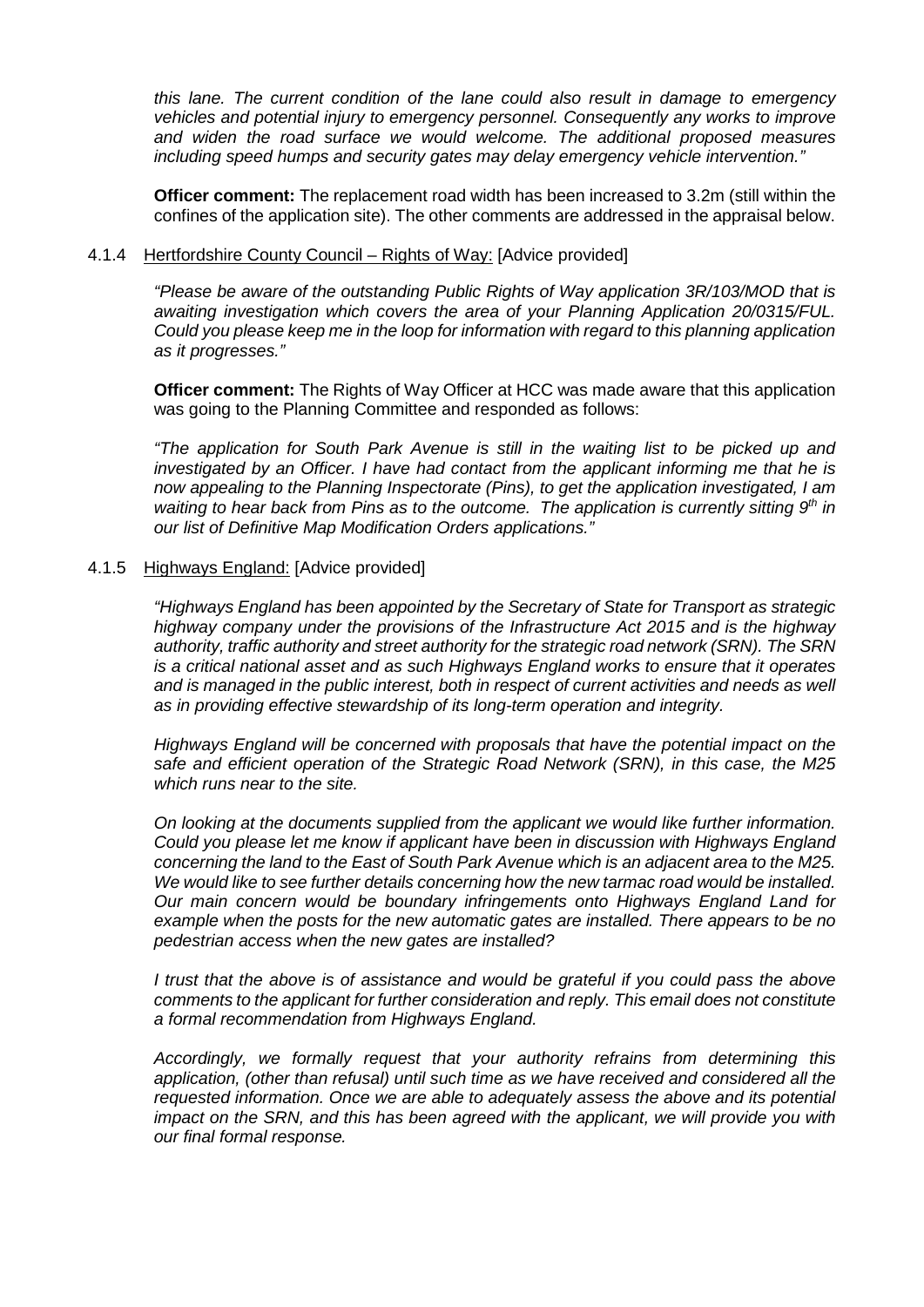*If, in the meantime, your authority wishes to determine the application, please let us know*  and we will provide you with a formal response based on the information available at that *time."*

**Officer comment:** Following a meeting with Highways England they confirmed in writing on 26 October that they recommend that conditions should be attached to any planning permission that may be granted (see suggested Conditions 4 and 5 at section 8.1).

# 4.1.6 Landscape Officer: [No objection]

### Comments based on initial plans:

*"This section of the road has previously been hard surfaced, certainly in parts at least, and therefore has a centrally compacted surface, which could form a sub-base, in part at least, for a tarmac surface, with speed bumps. Any levelling of the existing surface would need to be achieved through additional material, as opposed to grading, which is stated as the preferred option in the supporting document (planned road repairs). I therefore have no arboricultural objections in principle to the creation of a tarmac surface. The new surface will be an impermeable surface and will require a suitable SUDS/drainage system to prevent water being directed into and flooding Berry Lane. It is this element of the proposal which concerns me most, as a number of potential solutions could impact trees adjacent to the road. The applicants appear aware, and sincere, in aiming to avoid impacting adjacent trees and have therefore opted for a west – east run off option. However, on either side of the existing road are small banks which will end up channelling the water south again. And therefore this is unlikely to be considered a suitable drainage option.*

*In addition to the drainage issues a scheme of protection and working methodology close to trees would need to be submitted, and approved, before such a development proposal could be considered appropriate. An arboricultural impact assessment (AIA), prepared in accordance with BS5837, would address these concerns. In light of the above, and until a suitable drainage scheme has been agreed, I am compelled to raise objections, in regard to potential impact to trees."*

### Comments on amended plans and submission of Arboricultural Impact Assessment:

*"Further to my previous comments a new tree report has been submitted in support of the proposal.*

*The report proposes two solutions to construct the road and address the drainage issues. I understand that the crushed stone sub-base, makeup, with a permeable wearing surface, is the preferred option. I have no objections to this option. I further understand that the contractor has confirmed that the use of porous surfaces or strategically located boreholes can be incorporated into the final design. I am therefore content that the proposal is feasible and that adjacent trees can be retained and suitably protected. However, further information is still required in respect to the precise design, materials, working methodologies and tree protection to be used. In light of the above I no longer wish to raise any objections to the proposal, but would request that an arboricultural method statement condition is attached, should consent be granted, to address the outstanding arboricultural concerns."*

4.1.7 National Grid: [No comments received. Any comments received will be verbally updated at the Committee meeting]

# **4.2 Public/Neighbour Consultation**

4.2.1 Number consulted: 7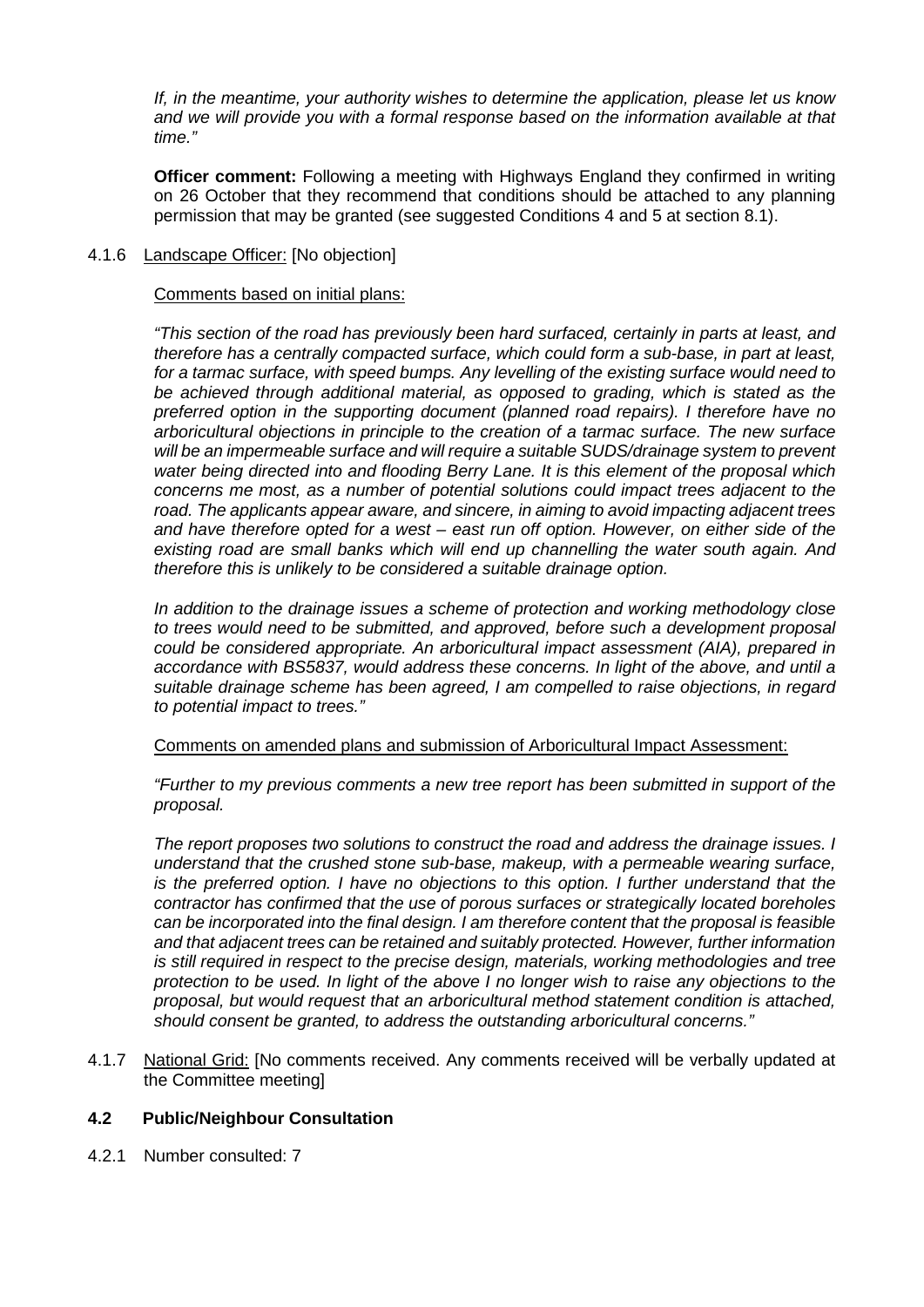- 4.2.2 No of responses received: 68 (37 objections & 31 support) Note, some households have submitted more than one response including one of the applicants who has also provided comments on some of the objections.
- 4.2.3 Site Notice x 2: Expired 19.03.2020 (displayed at either end of the road)
- 4.2.4 Press Notice: Not applicable.
- 4.2.5 Summary of Responses:

### **Objections:**

- Two gates and 5 speed bumps are an excessive obstruction coercing 70 neighbouring properties to use an alternative route
- Creates exclusive estate for 6 properties
- Pedestrians are permitted to use the route to reach M25 bridge
- Enjoyed unfettered right of way along road
- Bumps will create a hazard
- Traffic backing up onto Berry Lane
- No provision for turning
- Pedestrians, cyclists and horse riders will be at risk
- Emergency vehicles will be delayed
- Impact on character; inappropriate for woodland setting; visual impact
- Impact on trees
- Drainage issues
- TRDC only notified 6 houses; disappointed Council did not notify me
- Applicants do not own the road
- Note that the gates will not deny us access
- Welcome resurfacing; long overdue
- **Value of houses will decrease**

### **Support:**

- Ensures others do not take advantage of this crossing
- Cars at risk of puncture and damage
- Road is becoming unsightly
- Gates would add an increased deterrent to speeding
- Will become safer and more accessible for children, pedestrians and vehicles
- Benefit the whole community
- Only 16 second wait
- 4.2.6 **Officer comments:** The planning analysis of the proposed works will be set out in detail from section 7 onwards. In response to certain representations received, the Council fulfilled its statutory duty as part of the neighbourhood consultation which included 7 neighbour letters (to those adjoining the application site) and by erecting two site notices, one at either end of the application site/road. It should be noted that the value of properties is not a material planning consideration.

### **5 Relevant Planning Policy, Guidance and Legislation**

# 5.1 National Planning Policy Framework and National Planning Practice Guidance

On 19 February 2019 the new National Planning Policy Framework was published. This is read alongside the National Planning Practice Guidance (NPPG). The determination of planning applications is made mindful of Central Government advice and the Local Plan for the area. It is recognised that Local Planning Authorities must determine applications in accordance with the statutory Development Plan, unless material considerations indicate otherwise, and that the planning system does not exist to protect the private interests of one person against another. The 2019 NPPF is clear that "existing policies should not be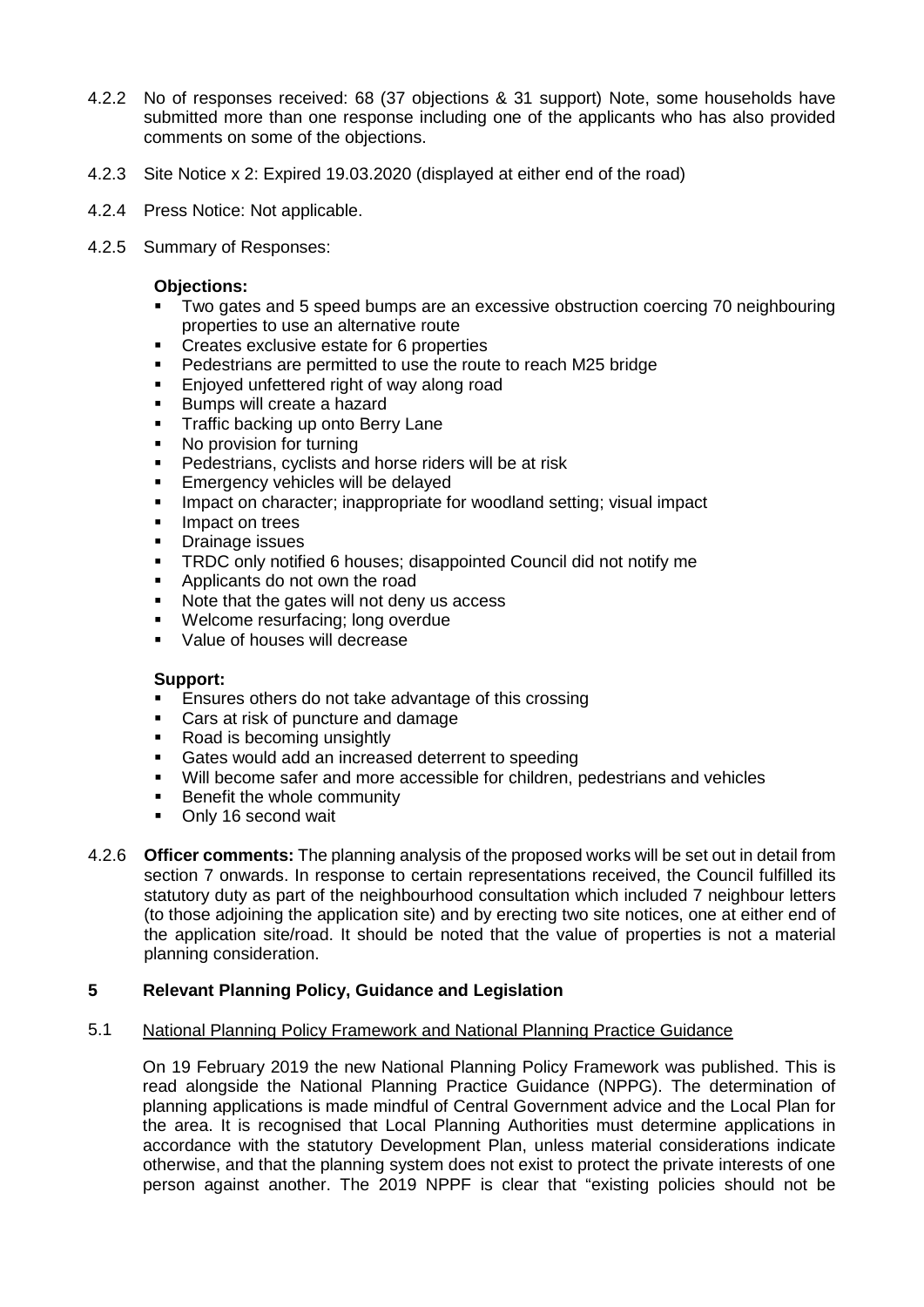considered out-of-date simply because they were adopted or made prior to the publication of this Framework. Due weight should be given to them, according to their degree of consistency with this Framework".

The NPPF states that 'good design is a key aspect of sustainable development, creates better places in which to live and work and helps make development acceptable to communities'. The NPPF retains a presumption in favour of sustainable development. This applies unless any adverse impacts of a development would 'significantly and demonstrably' outweigh the benefits.

### 5.1.2 The Three Rivers Local Development Plan

The application has been considered against the policies of the Local Plan, including the Core Strategy (adopted October 2011), the Development Management Policies Local Development Document (adopted July 2013) and the Site Allocations Local Development Document (adopted November 2014) as well as government guidance. The policies of Three Rivers District Council reflect the content of the NPPF.

The Core Strategy was adopted on 17 October 2011 having been through a full public participation process and Examination in Public. Relevant policies include Policies CP1, CP9, CP10 and CP12.

The Development Management Policies Local Development Document (DMLDD) was adopted on 26 July 2013 after the Inspector concluded that it was sound following Examination in Public which took place in March 2013. Relevant policies include DM6, DM8 and DM9.

Chorleywood Neighbourhood Plan 2020-2035 (Referendum Version, August 2020):

At a meeting of Full Council on 20 October 2020, the Council agreed that the Chorleywood Neighbourhood Development Plan (Referendum Version, August 2020) should proceed to referendum on 6 May 2021 (as required by Local Government and Police and Crime Commissioner (Coronavirus) (Postponement of Elections and Referendums) (England and Wales) Regulations 2020).

A Decision Statement was subsequently published on 21 October. In accordance with Planning Practice Guidance relating to Neighbourhood Planning, the Chorleywood Neighbourhood Development Plan can now be given significant weight in decision making, so far as the plan is material to the application. The following policies are relevant to the current proposal: Policy 10, 12, 14, 15.

# 5.1.3 Other

The Localism Act received Royal Assent on 15 November 2011. The growth and Infrastructure Act achieved Royal Assent on 25 April 2013.

The Wildlife and Countryside Act 1981 (as amended), the Conservation of Habitats and Species Regulations 2010, the Natural Environment and Rural Communities Act 2006 and the Habitat Regulations 1994 may also be relevant.

The Community Infrastructure Levy (CIL) Charging Schedule (adopted February 2015).

Hertfordshire's Local Transport Plan (adopted 2018).

### **6 Reason for Delay**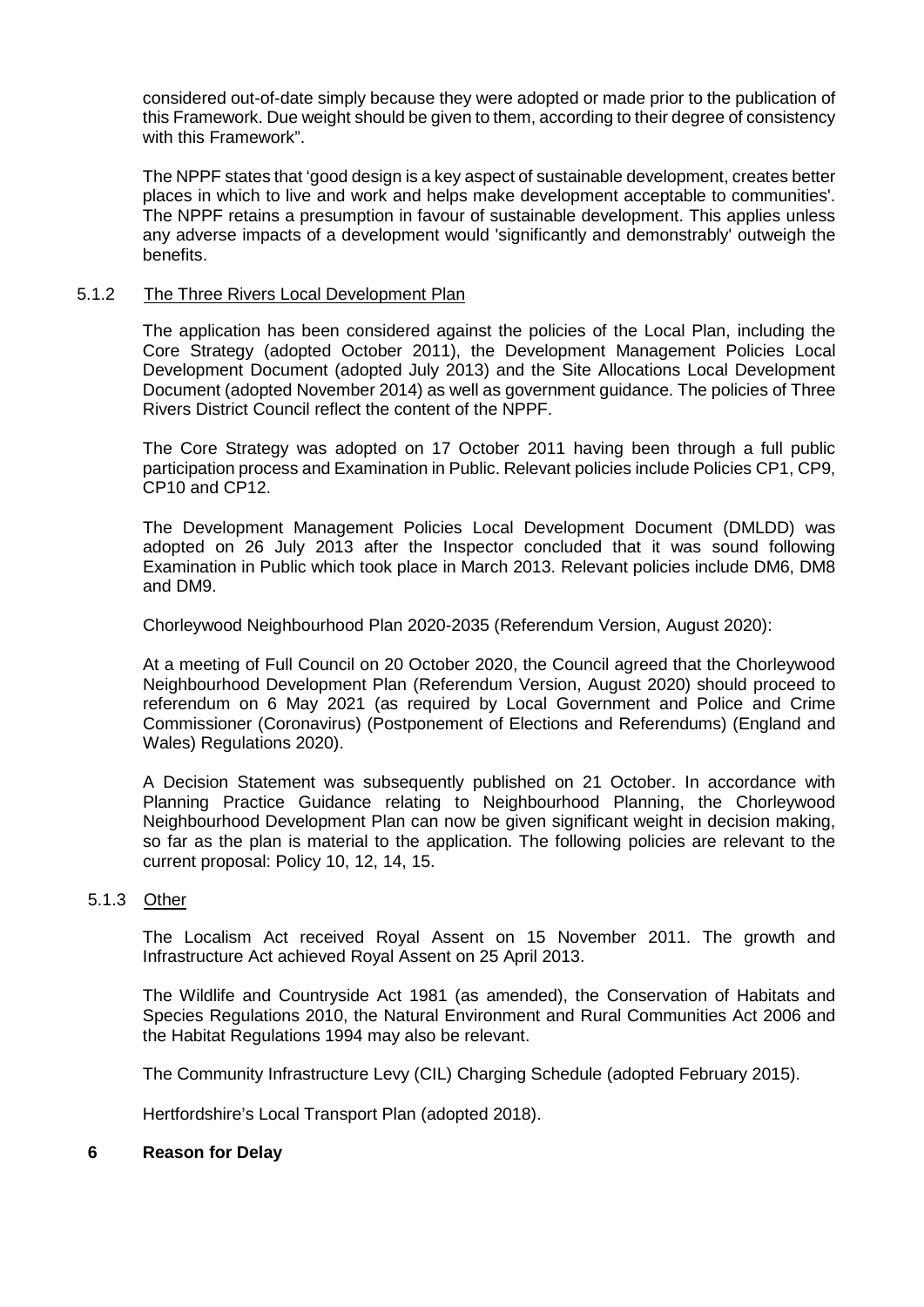6.1 Amended plans sought and received, and confirmation from Highways England was required before recommendation could be put to Planning Committee.

# **7 Planning Analysis**

- 7.1 Site Visit
- 7.1.1 A site visit has been made at various points within the application process.

# 7.2 Overview

- 7.2.1 A prior Certificate of Lawfulness for Proposed Development Application was refused by the LPA under Council reference 19/1051/CLPD. This concluded that the resurfacing works incorporating five speed humps and the erection of electric gates comprised development (Section 55(1) of the Town and Country Planning Act 1990 (as amended)) requiring express planning permission.
- 7.2.2 It is worth noting that the resurfacing of the road alone (with no speed bumps) *may* potentially amount to "improvement" works and thus *could* be automatically granted deemed planning permission by virtue of Part 9, Class E to schedule 2 of the General Permitted Development Order 2015 (as amended).
- 7.2.3 This application has been submitted as a number of households who have access onto the unmade track wish to undertake and finance the upgrading works so an alternative safer access can be provided.

# 7.3 Impact on local character and streetscene

- 7.3.1 Policy CP1 of the Core Strategy states that development should protect and enhance our natural, built and historic environments from inappropriate. Policy CP12 of the Core Strategy (adopted October 2011) states that the Council will expect all development proposals to have regard to the local context and conserve the character, amenities and quality of an area. In respect of national planning policy, the NPPF at paragraph at 127 states that decisions should ensure that developments create places that are safe, inclusive and accessible and which promote health and well-being, with a high standard of amenity for existing and future users; and where crime and disorder, and the fear of crime, do not undermine the quality of life or community cohesion and resilience.
- 7.3.2 The area in and around the application site is dominated by woodland and the M25 motorway which bridges over Berry Lane to the east. The part of Berry Lane close to the application site is for the most part bounded by woodland with a number of large dwellings present but set back from Berry Lane. The area is also made up of a cluster of residential roads, The Beeches, South Cottage Drive, South Cottage Gardens, Haywood Park, Haywood Drive and South Park Avenue. South Park Avenue, the road subject to this application, unlike the other above-mentioned roads, is an un-made and very uneven road which is predominately made up of crushed stone and concrete and provides access to six detached dwellings all of whom front the road with the topography rising steeply from Berry Lane up to the junction between South Cottage Gardens and South Park Avenue.
- 7.3.3 Due to the current make-up of the road, the proposed resurfacing works would alter its character by introducing a more formal road surface with road markings and speed cushions. This change in character is acknowledged, however, the upgrading works would simply make the road appear more akin to other nearby roads. Further, there will be no material change to the alignment or gradient of the road and it would still have its heavy wooded backdrop. The proposed speed cushions at five different points along the track would further alter the character and appearance of the road; however, given their scale and design (not extending fully across the track) they would not appear as incongruous features given its general topography.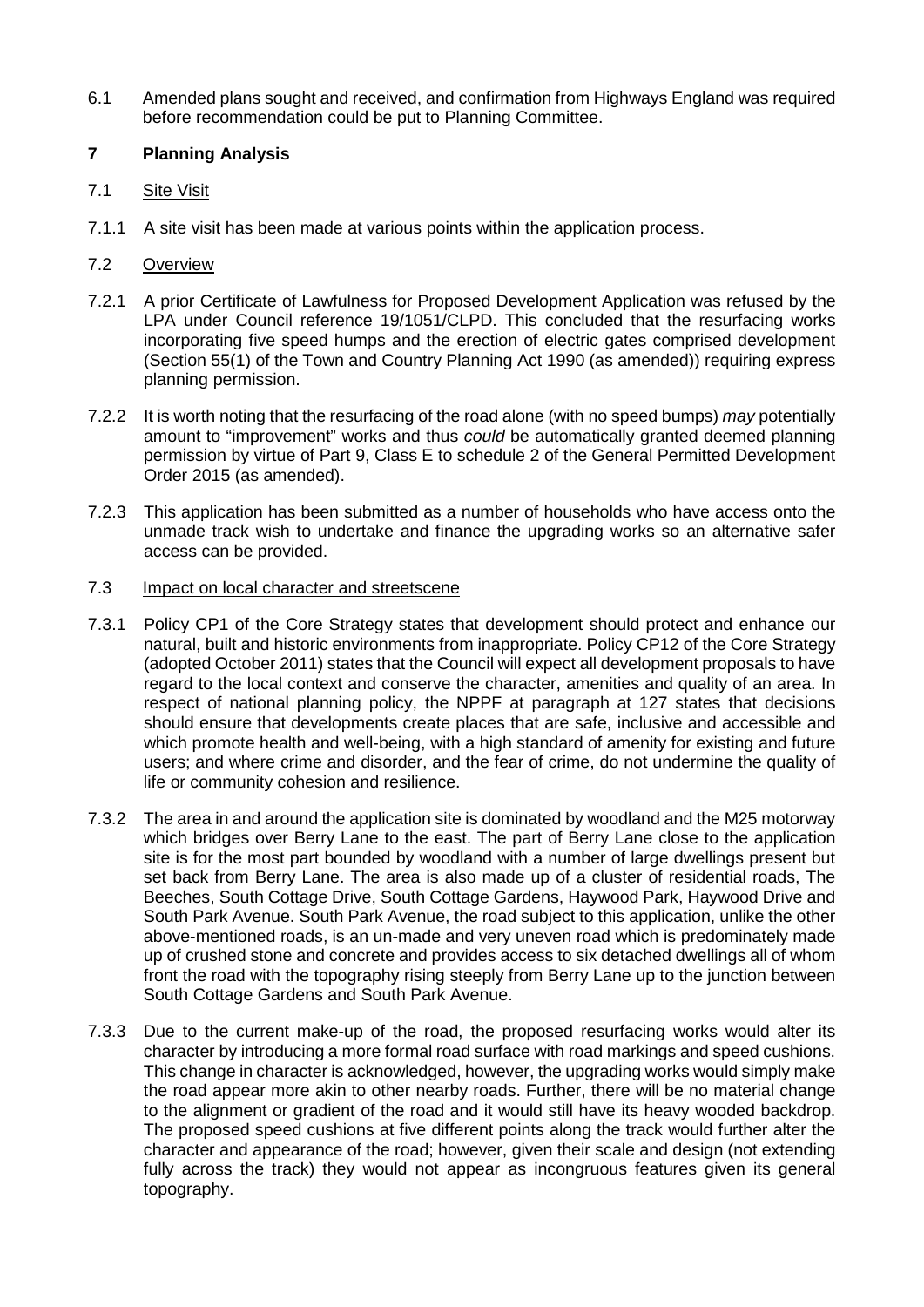- 7.3.4 The proposed gates would be introducing new elements of built form where none are currently present; however, it is not considered that timber, five bar gates at 1m high would appear so uncommon having regard to the wider area that would make them appear inappropriate within their immediate setting. It is agreed that as standalone features, they may appear somewhat alien; however, the southern gate would be viewed in conjunction with timber fencing serving Garlands and the northern gate would be viewed amongst a wooded backdrop. Further, the timber rural style of the gate is generally in keeping with the wider character of the area and would be painted in dark brown.
- 7.3.5 Notwithstanding the gates design, there is significant concern that their very principle would result in an exclusive estate. Whilst such concerns are fully noted and their presence visually would act as a deterrent to those that approach the road by vehicle, given the fact that spacing would exist to the side of each gate to enable pedestrians and cyclists unrestricted access and that gates would provide unrestricted access to vehicles at all times, it is not considered that the erection of gates would undermine community cohesion in this instance. A condition has been recommended to ensure the gates provide unrestricted access at all times (24 hours a day every day).
- 7.3.6 Consequently, whilst acknowledging that the works will alter the character and appearance of South Park Avenue, it is not considered that the resurfacing works including speed cushions and markings and two new gates would collectively result in harmful development that would adversely impact the character or appearance of the locality. The development is therefore considered to comply with Policies CP1 and CP12 of the Core Strategy.

# 7.4 Highway safety

- 7.4.1 Policy CP10 of the Core Strategy (adopted October 2011) states that all development should demonstrate that it provides a safe and adequate means of access. The NPPF at paragraph 109 states that development should only be prevented or refused on highway grounds if there would be an unacceptable impact on highway safety, or the residual cumulative impacts on the road network would be severe.
- 7.4.2 The existing road is uneven, unmade and in a poor state of repair (not maintainable by HCC) and therefore it is evident to see that the road requires upgrading. During the course of the application the scheme has been amended and the minimum width of the resurfacing will be 3.2m, which accords with the advice from the Fire Protection Service. The original plans have also been amended to alter the speed bumps to speed cushions which again follows highway advice and would enable improved access for pedestrians and cyclists. The road would also be constructed to British Standards and thus will be capable of withstanding the weight of emergency vehicles.
- 7.4.3 The Fire Protection Service have also advised that a minimum clearance height of approximately 3.3m should occur along the length of the road. Whilst this is noted, the works to trees may go beyond the control of the applicant and would require agreement with the adjacent land owner, Highways England (condition recommended).
- 7.4.4 Concerns have been raised that emergency vehicles would be delayed due to the presence of the two gates. The applicant has advised that the gates would operate on a loop entry and exit system (based on remote sensors) which would negate any requirement for codes or fobs and that the gates will provide unrestricted access day and night. A condition has therefore been recommended to ensure details of the electronic gate system are submitted to the LPA for agreement along with details of the time it takes to open to ensure that any delays are limited. However, based on the fact that the road would be resurfaced will be of benefit, providing enhanced access.
- 7.4.5 The proposed gates would not be a barrier to pedestrian, cyclists and horse riders, who could use the space between the standalone gate and the boundaries of the application site which are open at both points. A condition has been recommended which requires space to be left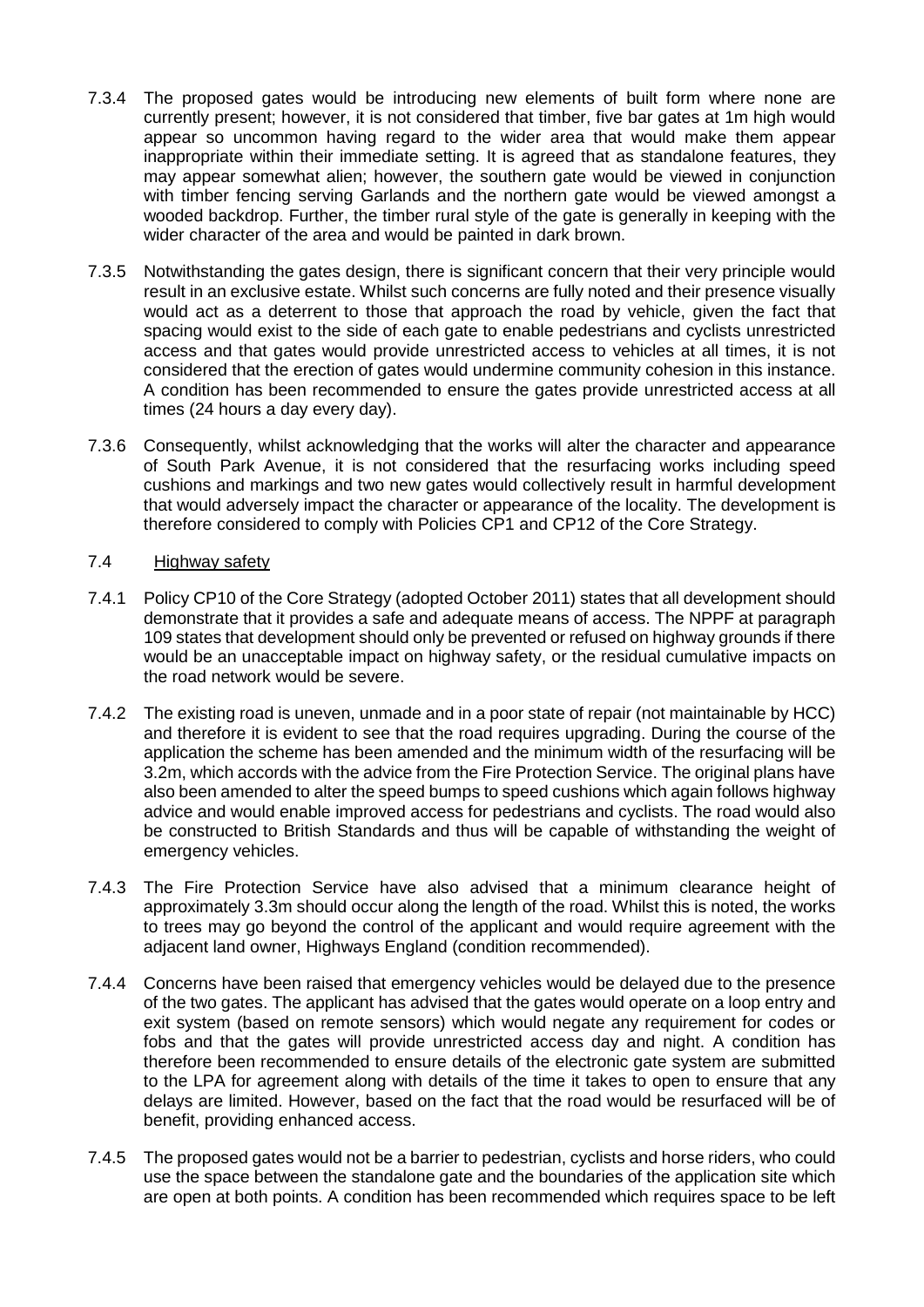unrestricted at all times immediately adjacent to the gates for pedestrians and cyclists. The improvements to the surface including speed cushions is likely to enhance highway safety for pedestrians and other highway users when compared to the current condition of the road, which would significantly deter highway users like cyclists from using the road. Additionally, the gates would open inwards and more than sufficient space would exist between the gates and the relevant road junctions to avoid delays and obstructions on adjacent highways.

7.4.6 To avoid vehicles circumnavigating around the southern gates, logs are to be strategically placed adjacent to the southern gate but not in a way that restricts access by pedestrians and cyclists.

# 7.5 Impact on trees / landscaping

- 7.5.1 Policy DM6 of the Development Management Policies LDD states that proposals for new development should be submitted with landscaping proposal which seek to retain trees and other important landscape and nature conservation features. Landscaping proposals should also include new trees and other planting to enhance the landscape of the site and its surroundings as appropriate. It goes on to state that development proposals on sites which contain existing trees and hedgerows will be expected to retain as many trees and hedgerows as possible, particularly those of local amenity or nature conservation value or hedgerows considered to meet the criteria of the Hedgerow Regulations 1997.
- 7.5.2 The land on both sides of South Park Avenue is dominated by protected trees with a total of 41 trees (including a group of Sycamore trees) noted to be potentially affected by the proposed works. Given the sensitivity of the site, there were two main fundamental concerns raised by Officers from the outset which related to the impact and safeguarding of the trees during the works and the drainage impact on the trees.
- 7.5.3 Following the submission of an Arboricultural Impact Assessment it was identified that a number of techniques and mitigation measures would be required to safeguard the trees in question. The resurfacing works would need to include a crushed stone backfill to parts of the existing road which have potholes and the strategic drilling of a number of boreholes. The main surface would also need to be permeable which has been confirmed by the applicant, a significant improvement on the current impermeable surface currently in situ. In addition to these measures protective fencing/boarding, hand dug holes for the gate posts and precommencement meeting(s) would be required with the project's arboriculturalist to ensure the appointed contractor was fully aware of the requirements when undertaking both the resurfacing works and when erecting the gates.
- 7.5.4 Whist the works would all be within the root protection areas of nearby trees, if the above measures were implemented the Landscape Officer has no objection to the development, subject to the imposition of an Arboricultural Method Statement condition which would require a detailed process of events which must occur before, during and after works to be submitted to the LPA for approval before any works commence.
- 7.5.5 In light of the above and subject to the recommended conditions, the development would comply with Policy DM6 of the Development Management Policies LDD.

# 7.6 Impact on neighbouring properties

- 7.6.1 Policy CP12 of the Core Strategy states that the Council will expect all development proposal to protect residential amenities.
- 7.6.2 Due to the nature of the development, no harm to neighbouring amenity is considered to occur.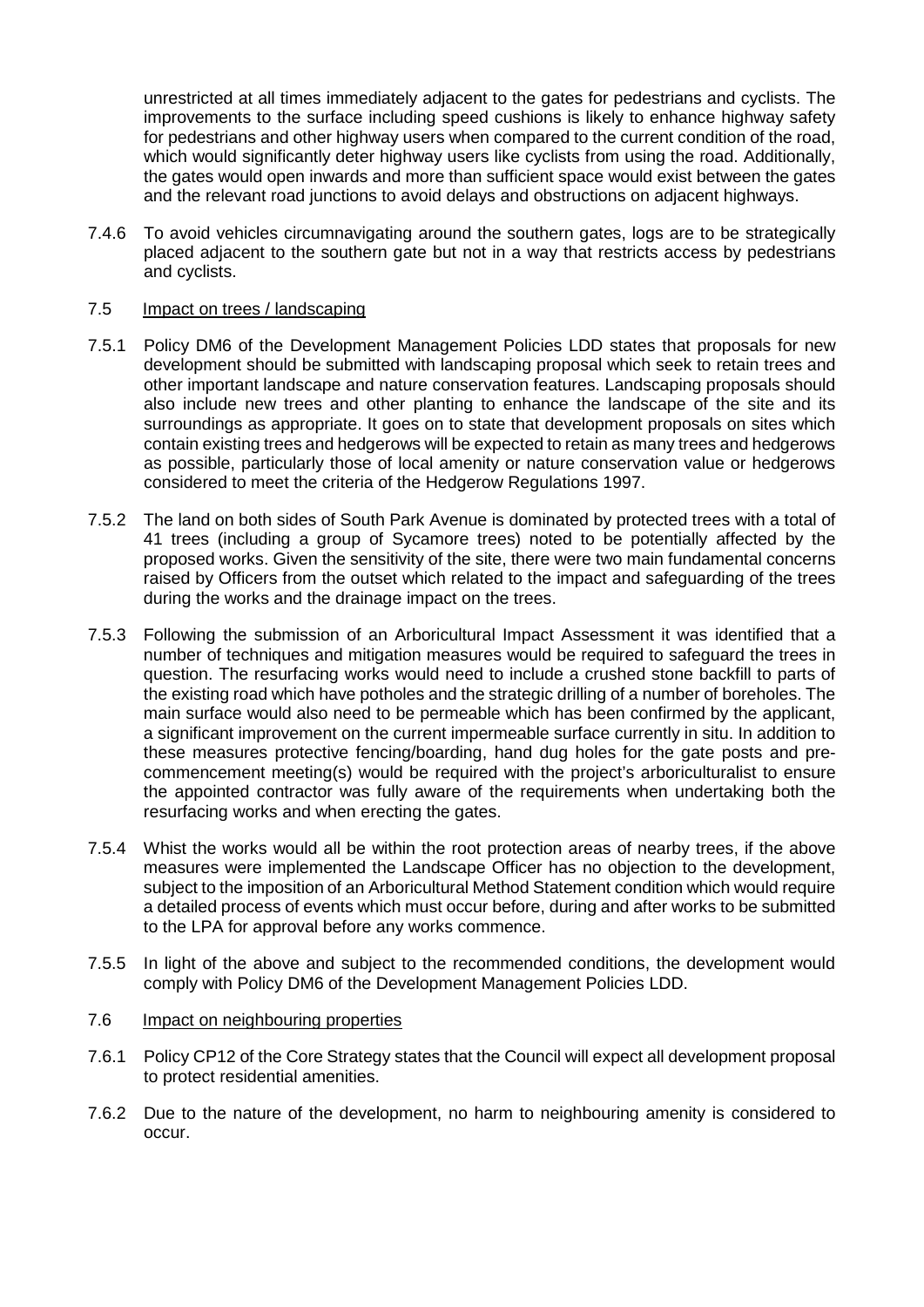7.6.3 The proposed gates would operate electronically and thus there may be a degree of noise from their opening. However, given the location of the gates any noise would not result in unacceptable harm to neighbouring amenity.

# 7.7 Ecology impacts

- *7.7.1* Section 40 of the Natural Environment and Rural Communities Act 2006 requires Local Planning Authorities to have regard to the purpose of conserving biodiversity. This is further emphasised by regulation 3(4) of the Habitat Regulations 1994 which state that Councils must have regard to the strict protection for certain species required by the EC Habitats Directive. The Habitats Directive places a legal duty on all public bodies to have regard to the habitats directive when carrying out their functions.
- 7.7.2 The protection of biodiversity and protected species is a material planning consideration in the assessment of this application in accordance with Policy CP9 of the Core Strategy and Policy DM6 of the Development Management Policies document. Paragraph 170 of the NPPF states that planning decisions should contribute to and enhance the natural and local environment by proposals minimising impacts on and providing net gains for biodiversity, including by minimising impacts on and providing net gains for biodiversity, including by establishing coherent ecological networks that are more resilient to current and future pressures.
- 7.7.3 A Local Biodiversity Checklist has been completed by the applicant and submitted with the application. Due to the nature of the work, there are no recognised constraints in relation to biodiversity; however, a condition relating to bird nests and a bat informative have been recommended to minimise potential impacts.

# 7.8 Drainage

- 7.8.1 Policy DM9 of the Development Management Policies LDD states that development will only be permitted where it would not be subject to unacceptable risk of flooding; and would unacceptably exacerbate risk of flooding elsewhere.
- 7.8.2 The application site is located in Flood Zone 1; however, given the current impermeable surface and it steep gradient, there is a medium risk of surface water flooding (as identified on the Environment Agency's mapping). Given the existing surface there is already the potential to cause flooding, especially within and around the Berry Lane junction. As part of the resurfacing works drainage was seen as a critical factor in ensuring that the development was acceptable. During the course of the application the main surface has been altered to porous asphalt with boreholes to be infilled at strategic locations to mitigate surface water flooding. The development would therefore be an enhancement on the existing situation.

### 7.9 Conclusion

7.9.1 It is recognised that there has been significant concern locally regarding the installation of speed cushions and two gates and there is currently a Right of Way application pending with HCC. However, in planning terms and subject to conditions, it is not considered that the amended development would have an unacceptable impact on the character and appearance of the area nor would it have a harmful impact on protected trees. The development would offer some enhancements from improved drainage and a more user friendly surface for all highway users when compared to the current condition of the road and thus is considered acceptable.

# **8 Recommendation**

8.1 That PLANNING PERMISSION be GRANTED subject to the following conditions:-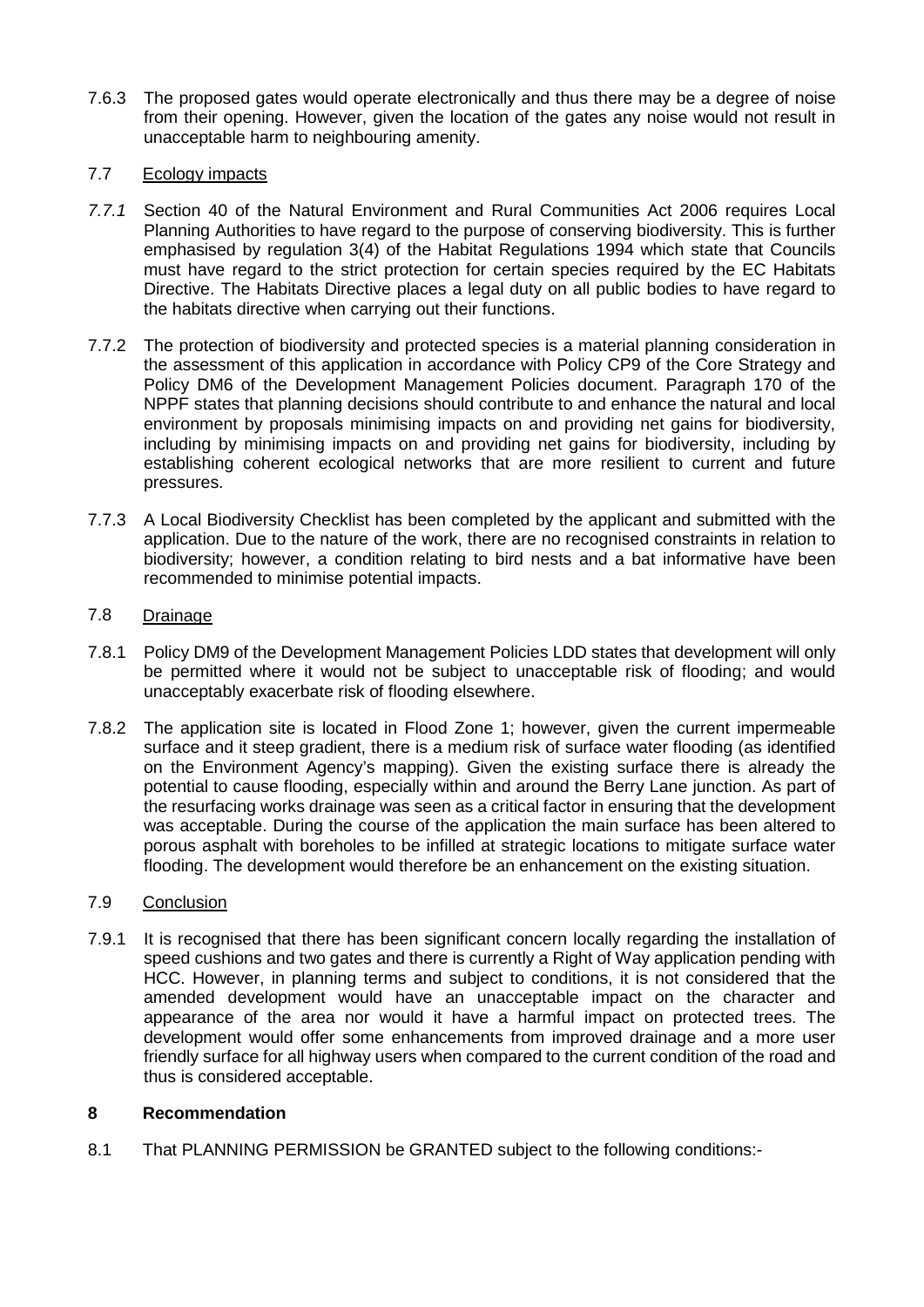C1 The development hereby permitted shall be begun before the expiration of three years from the date of this permission.

Reason: In pursuance of Section 91(1) of the Town and Country Planning Act 1990 and as amended by the Planning and Compulsory Purchase Act 2004.

C2 The development hereby permitted shall be carried out in accordance with the following approved plans: TRDC 001 (Location Plan); TRDC 002 (Block Plan); TRDC 003 (Proposed Northern Access); TRDC 004 (Proposed Southern Access); TRDC 005 (Rear elevation of Northern gate), TRDC 006 (Rear elevation of Southern gate), TRDC 007 (North Gate pedestrian access) & TRDC 008 (South Gate pedestrian access).

Reason: For the avoidance of doubt, to preserve the character and appearance of the area, safeguard protected trees and highway safety and in the proper interests of planning in accordance with Policies CP1, CP9, CP10 and CP12 of the Core Strategy (adopted October 2011) and Policies DM6, DM8 and DM9 of the Development Management Policies LDD (adopted July 2013).

C3 No development shall take place whatsoever until an Arboricultural Method (prepared in accordance with BS: 5837 (2012) 'Trees in relation to design, demolition and construction') has been submitted to and approved in writing by the Local Planning Authority. This method statement shall include details of timetables of works, importation and storage of materials and site facilities on the site, tree protection measures, details including location and depths of underground service routes from the gates, methods of excavation and construction methods (including the location of boreholes and proposed use of porous asphalt) all of which must follow and expand upon the recommendations as set out within the Arboricultural Impact Assessment Method Statement & Tree Protection Plan dated 5<sup>th</sup> June prepared by Trevor Heaps Arboricultural Consultancy Ltd.

The construction methods to be used shall ensure the retention and protection of trees, shrubs and hedges growing on or adjacent to the site. The development shall only be implemented in accordance with the approved method statement.

The protective measures, including fencing / boarding, shall be undertaken in full accordance with the approved scheme before any equipment, machinery or materials are brought on to the site for the purposes of development, and shall be maintained until all equipment, machinery and surplus materials have been removed from the site. Nothing shall be stored or placed within any area fenced in accordance with this condition and the ground levels within those areas shall not be altered, nor shall any excavation be made. No fires shall be lit or liquids disposed of within 10.0m of an area designated as being fenced off or otherwise protected in the approved scheme.

Reason: This condition is a pre-commencement condition to ensure that no development takes place until appropriate measures are taken to prevent damage being caused to trees during construction, to protect the visual amenities of the trees, area and to meet the requirements of Policies CP1 and CP12 of the Core Strategy (adopted October 2011) and Policy DM6 of the Development Management Policies LDD (adopted July 2013).

C4 No development shall take place whatsoever until the applicant provides a statement which a) confirms that Highways England and its representatives shall be given an opportunity to attend any, or all, on site meetings and inspections relating to, but not limited to, the area of wooded land that forms part of the Secretary of State's asset near the applicant site and b) that the boundary line of the assets in the ownership of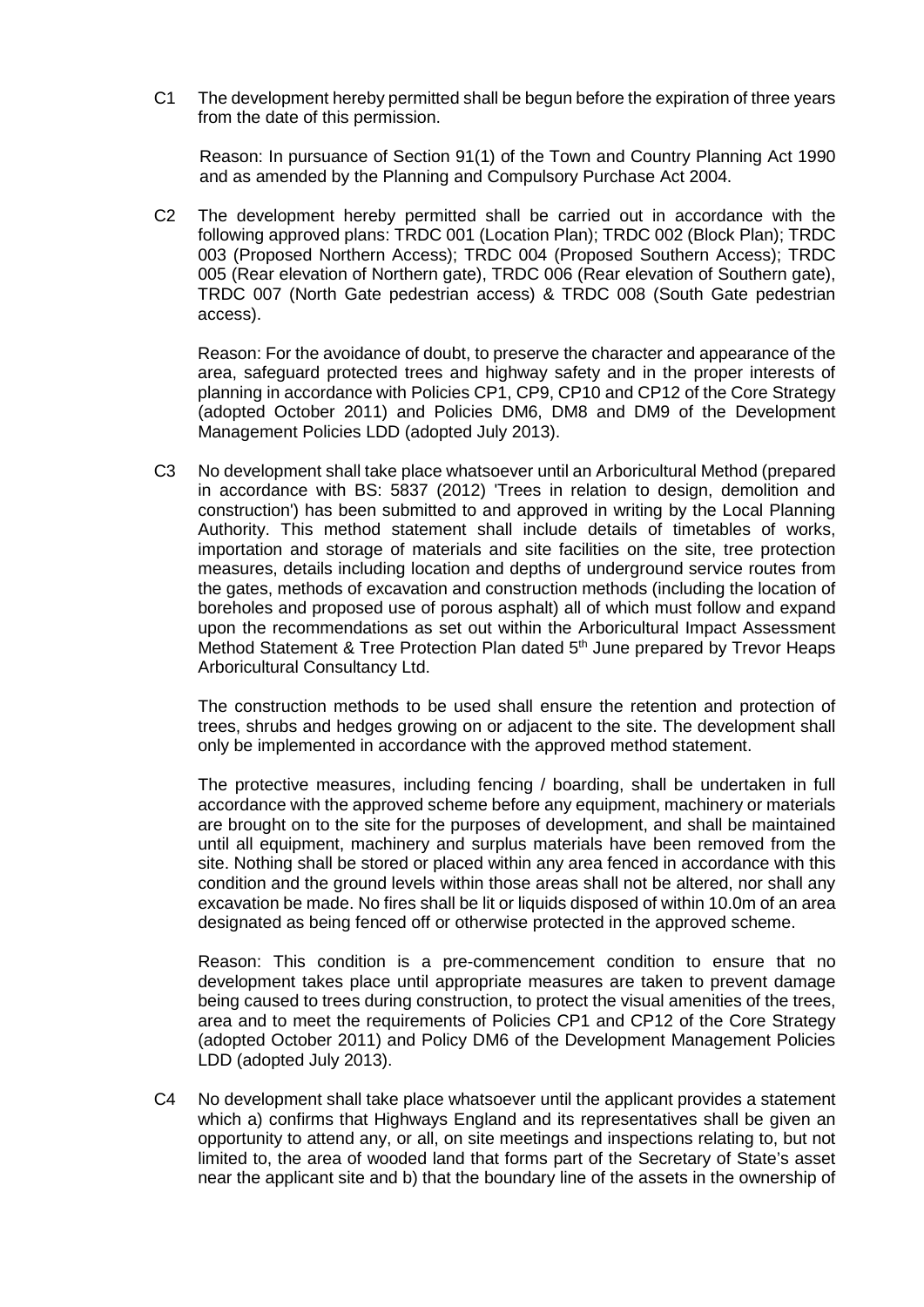the Secretary of State is pegged out on site to delineate a line beyond which no works can take place without the prior consent of Highways England.

Reason: To ensure that Highways England and its representatives are present when discussions take place concerning assets in the ownership of the Secretary of State and to protect the interests and asset in the ownership of the Secretary of State that are near to the development site.

C5 No development shall take place whatsoever until the applicant produces a statement setting out the proposals for the drainage arrangements such as they affect the lower part of South Park Avenue (towards Berry Lane). The statement shall set out how it is intended to deal with water run-off in South Park Avenue so as to prevent water exceedance in Berry Lane causing potential flooding.

Reason: To ensure that the development proposal does not result in additional water run-off entering Berry Lane and in the interests of protecting the Secretary of State's asset and in the interest of safety of road users in accordance with Policy DM8 of the Development Management Policies LDD (adopted July 2013).

- C6 No development shall commence until a Construction Management Plan (or Construction Method Statement) has been submitted to and approved in writing by the Local Planning Authority. Thereafter the construction of the development shall only be carried out in accordance with the approved Plan. The Construction Management Plan shall include details of:
	- a. Access arrangements to the site; b. Any traffic management requirements c. Construction and storage compounds (including areas designated for car parking, loading / unloading and turning areas);
		- d. Siting and details of wheel washing facilities;
		- e. Timing of construction activities

Reason: In order to protect highway safety and the amenity of other users of the public highway and rights of way in accordance with Policies 5, 12, 17 and 22 of Hertfordshire's Local Transport Plan (adopted 2018) and Policy CP10 of the Core Strategy (adopted October 2011).

C7 Prior to the erection of the northern and southern electronic gates hereby permitted, details of the loop entry and exit system (including how long it takes for the gate to open fully) and a maintenance and monitoring plan shall be submitted to and approved in writing by the Local Planning Authority to ensure that unrestricted access is provided at all times (24 hours a day every day) and acceptable back up arrangements can be implemented without delay. The agreed details shall be implemented and permanently retained thereafter.

Reason: To enable unrestricted access to all highway users and to minimise danger, obstruction and inconvenience to users of the adjacent highways and to prevent unnecessary delays in the case of emergency access is required, in accordance with Policies CP1 and CP10 of the Core Strategy (adopted October 2011).

C8 The northern and southern electronic gates (including associated posts) hereby permitted, shall be painted in Antique Walnut (as shown on the submitted document titled Gate Colour Reference 20/0315/FUL).

Reason: To ensure the gates are in keeping with the locality in accordance with Policies CP1 and CP12 of the Core Strategy (adopted October 2011).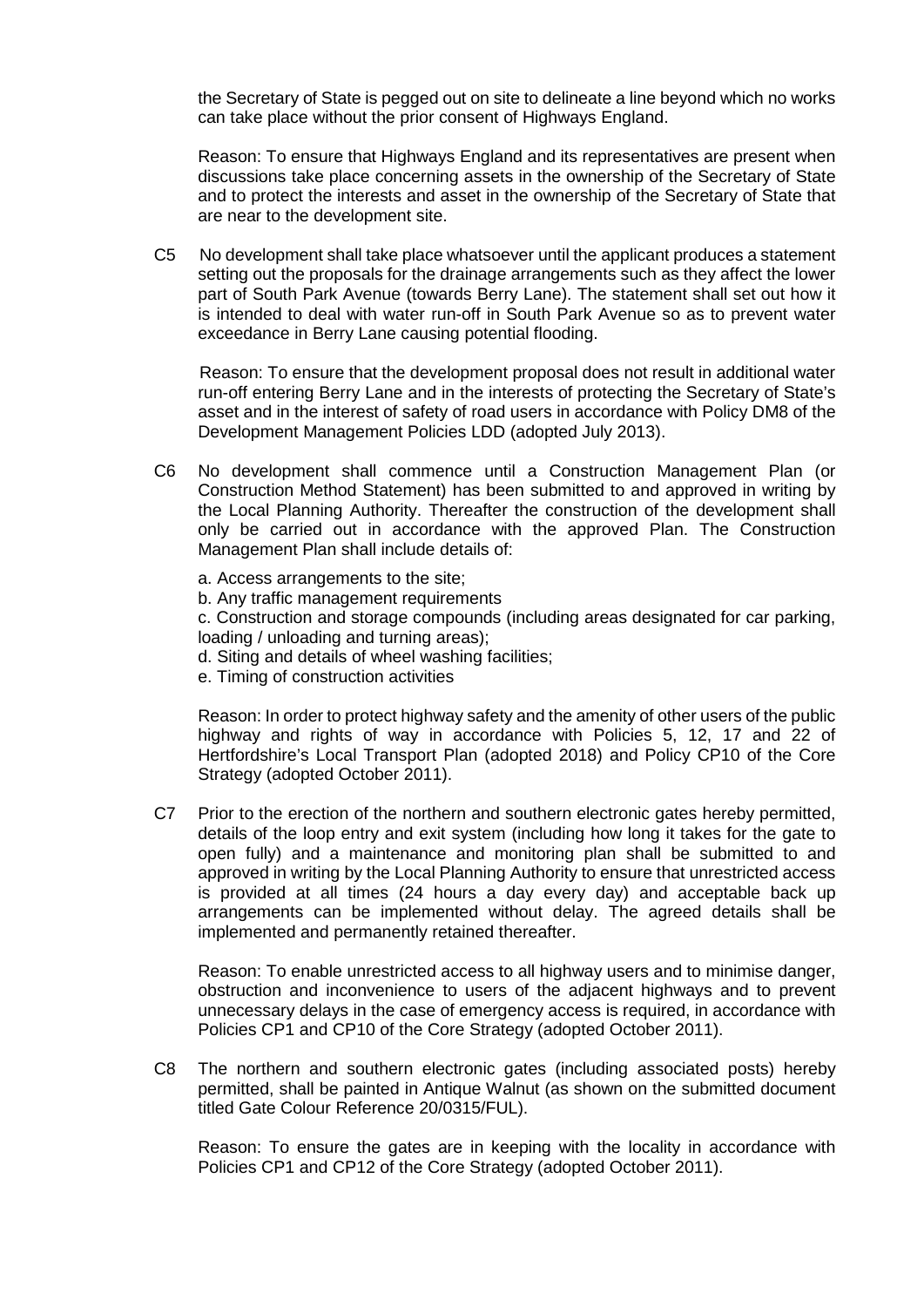C9 The northern and southern electronic gates hereby permitted, must only open inwards as shown on approved drawings TRDC 003 (Proposed Northern Access) and TRDC 004 (Proposed Southern Access).

Reason: To minimise danger, obstruction and inconvenience to users of the adjacent highways, in accordance with Policies CP1 and CP10 of the Core Strategy (adopted October 2011).

C10 Unrestricted access for pedestrians and cyclists immediately adjacent to the gates hereby permitted shall be provided at all times as shown on drawing numbers TRDC 007 (North Gate pedestrian access) & TRDC 008 (South Gate pedestrian access).

Reason: To minimise danger, obstruction and inconvenience to users of the adjacent highways, in accordance with Policies CP1 and CP10 of the Core Strategy (adopted October 2011).

C11 No external lighting of any kind shall be affixed to the northern and southern electronic gates hereby permitted.

Reason: To protect the amenities of wildlife and to minimise danger to users of the road in accordance with Policies CP1, CP9 and CP10 of the Core Strategy (adopted October 2011) and Policy DM6 of the Development Management Policies LDD (adopted July 2013).

C12 No removal of trees, hedges or scrub shall take place between 1 March and 31 August inclusive unless searched immediately beforehand and certified free of nesting birds by a qualified ecologist.

Reason: To protect the amenities of wildlife during the primary nesting season and to meet the requirements of Policies CP1 and CP9 of the Core Strategy (adopted October 2011) and Policy DM6 of the Development Management Policies LDD (adopted July 2013).

### 8.1.1 **Informatives**:

I1 With regard to implementing this permission, the applicant is advised as follows:

All relevant planning conditions must be discharged prior to the commencement of work. Requests to discharge conditions must be made by formal application. Fees are £116 per request (or £34 where the related permission is for extending or altering a dwellinghouse or other development in the curtilage of a dwellinghouse). Please note that requests made without the appropriate fee will be returned unanswered.

There may be a requirement for the approved development to comply with the Building Regulations. Please contact Hertfordshire Building Control (HBC) on 0208 207 7456 or at buildingcontrol@hertfordshirebc.co.uk who will be happy to advise you on building control matters and will protect your interests throughout your build project by leading the compliance process. Further information is available at www.hertfordshirebc.co.uk.

Community Infrastructure Levy (CIL) - Your development may be liable for CIL payments and you are advised to contact the CIL Officer for clarification with regard to this. If your development is CIL liable, even if you have been granted exemption from the levy, please be advised that before commencement of any works It is a requirement under Regulation 67 of The Community Infrastructure Levy Regulations 2010 (As Amended) that CIL form 6 (Commencement Notice) must be completed, returned and acknowledged by Three Rivers District Council before building works